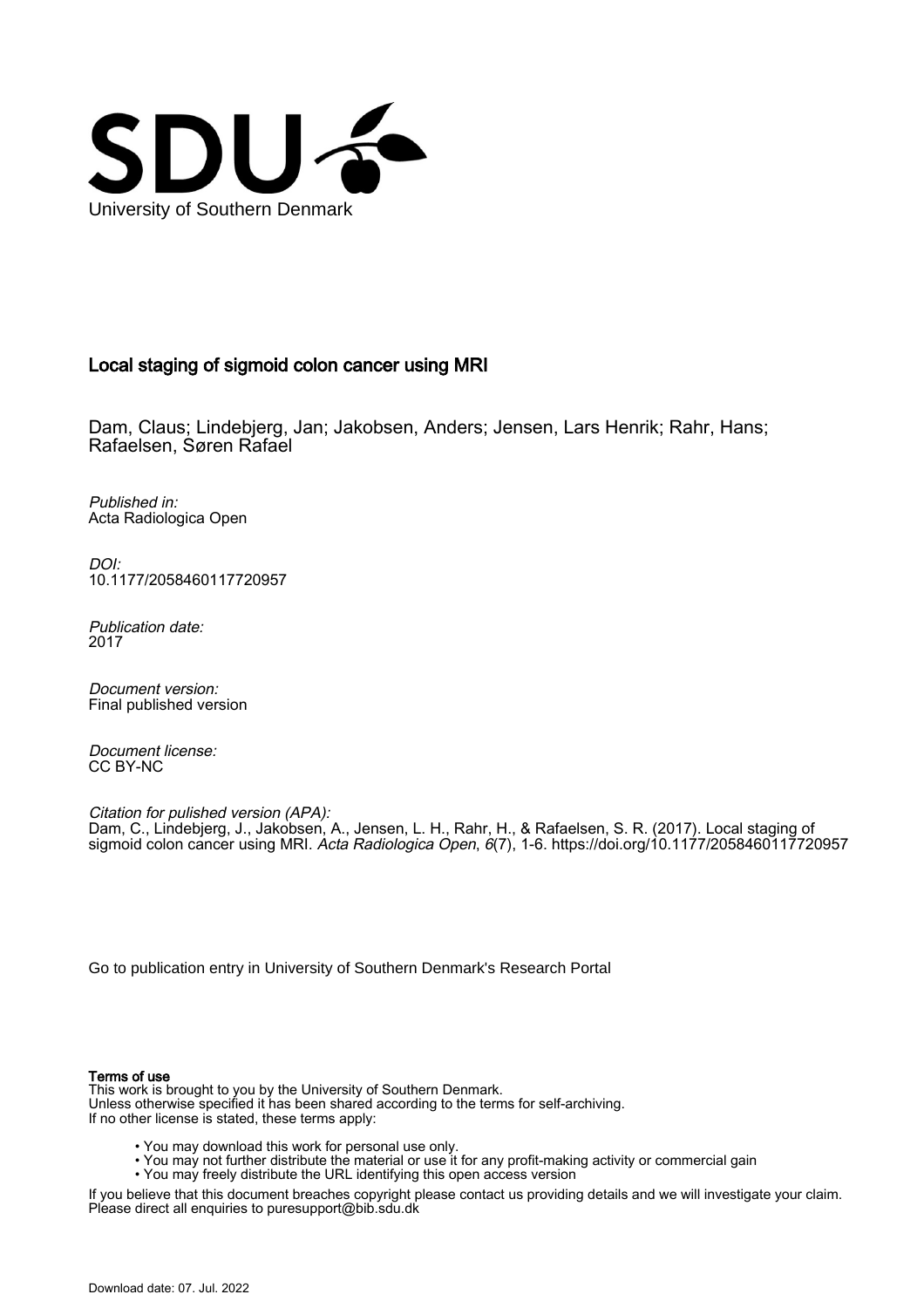# Local staging of sigmoid colon cancer using MRI

Acta Radiologica Open 6(7)  $1-6$  $\odot$  The Foundation Acta Radiologica 2017 Reprints and permissions: [sagepub.co.uk/journalsPermissions.nav](https://uk.sagepub.com/en-gb/journals-permissions) DOI: [10.1177/2058460117720957](https://doi.org/10.1177/2058460117720957) <journals.sagepub.com/home/arr>



Claus Dam<sup>1</sup>, Jan Lindebjerg<sup>1</sup>, Anders Jakobsen<sup>1,2</sup>, Lars Henrik Jensen<sup>1,2</sup>, Hans Rahr<sup>1,2</sup> and Søren Rafael Rafaelsen<sup>1,2</sup>

# Abstract

Background: An accurate radiological staging of colon cancer is crucial to select patients who may benefit from neoadjuvant chemotherapy.

Purpose: To evaluate the diagnostic accuracy of preoperative magnetic resonance imaging (MRI) in identifying locally advanced sigmoid colon cancer, poor prognostic factors, and the inter-observer variation of the tumor apparent diffusion coefficient (ADC) values of diffusion-weighted imaging (DWI).

Material and Methods: Using 1.5 T MRI with high resolution T2-weighted (T2W) imaging, DWI, and no contrast enhancement, 35 patients with sigmoid colon cancer were assessed. T-stage, N-stage, extramural vascular invasion (EMVI), and ADC values of the tumors were assessed and blindly compared by two observers using postoperative histopathological examination as the gold standard. Early tumors were defined as T1 to T3ab, and advanced tumors as T3cd or T4.

Results: The accuracy of the two radiologists in staging early versus advanced tumors, N-stage, and identification of EMVI was 94%/89%, 60%/66%, and 77%/60% with an inter-observer agreement of  $\kappa = 0.86$  (95% confidence interval  $[C] = 0.67 - 1.00$ ,  $K = 0.64$  (95% CI = 0.39-0.90), and  $K = 0.52$  (95% CI = 0.23-0.80). All the measured mean ADC values were below  $1.0 \times 10^{-3}$  mm<sup>2</sup>/s with an intra-class correlation coefficient in T3cd–T4 tumors of 0.85.

Conclusion: Preoperative MRI can identify locally advanced sigmoid colon cancer and has potential as the imaging of choice to select patients for neoadjuvant chemotherapy. Initial experience with ADC measurement was achieved with an excellent inter-observer agreement in advanced tumors.

## Keywords

Colonic neoplasms, radiology, diffusion-weighted imaging (DWI), magnetic resonance imaging (MRI)

Date received: 22 February 2017; accepted: 23 June 2017

# Introduction

Colorectal cancer is associated with significant morbidity and mortality and is one of the most common types of cancer in the developed countries (1). With an increasing age of the population, colorectal cancer will also in the years to come represent a considerable burden to the individual patient and to the healthcare system. The only curative treatment is radical resection, but even if this is performed, locally advanced colon cancer has a poor prognosis. Progress in treatment is therefore of utmost importance and surgery combined with other treatment modalities may improve the outcome. Preoperative (neoadjuvant) chemotherapy is effective in a number of advanced gastrointestinal cancers, including rectal cancer, and has shown promising results in the first trials on locally advanced colon cancer (2–4). Preoperative imaging is essential in identifying patients with locally advanced colon cancer at high risk of relapse and therefore candidates for

#### Corresponding author:

Claus Dam, Danish Colorectal Cancer Center South, Vejle Hospital, Kabbeltoft 25, 7100 Vejle, Denmark. Email: Claus.dam@rsyd.dk

 $\circledcirc$   $\bullet$   $\circledcirc$ 

Creative Commons CC BY-NC: This article is distributed under the terms of the Creative Commons Attribution-NonCommercial 4.0 License [\(http://www.](#page-6-0) [creativecommons.org/licenses/by-nc/4.0/](#page-6-0)) which permits non-commercial use, reproduction and distribution of the work without further permission provided the original work is attributed as specified on the SAGE and Open Access page ([https://us.sagepub.com/en-us/nam/open-access-at-sage\)](#page-6-0).

<sup>&</sup>lt;sup>1</sup> Danish Colorectal Cancer Center South, Vejle Hospital, Denmark <sup>2</sup>Institute of Regional Health Research, University of Southern Denmark, Denmark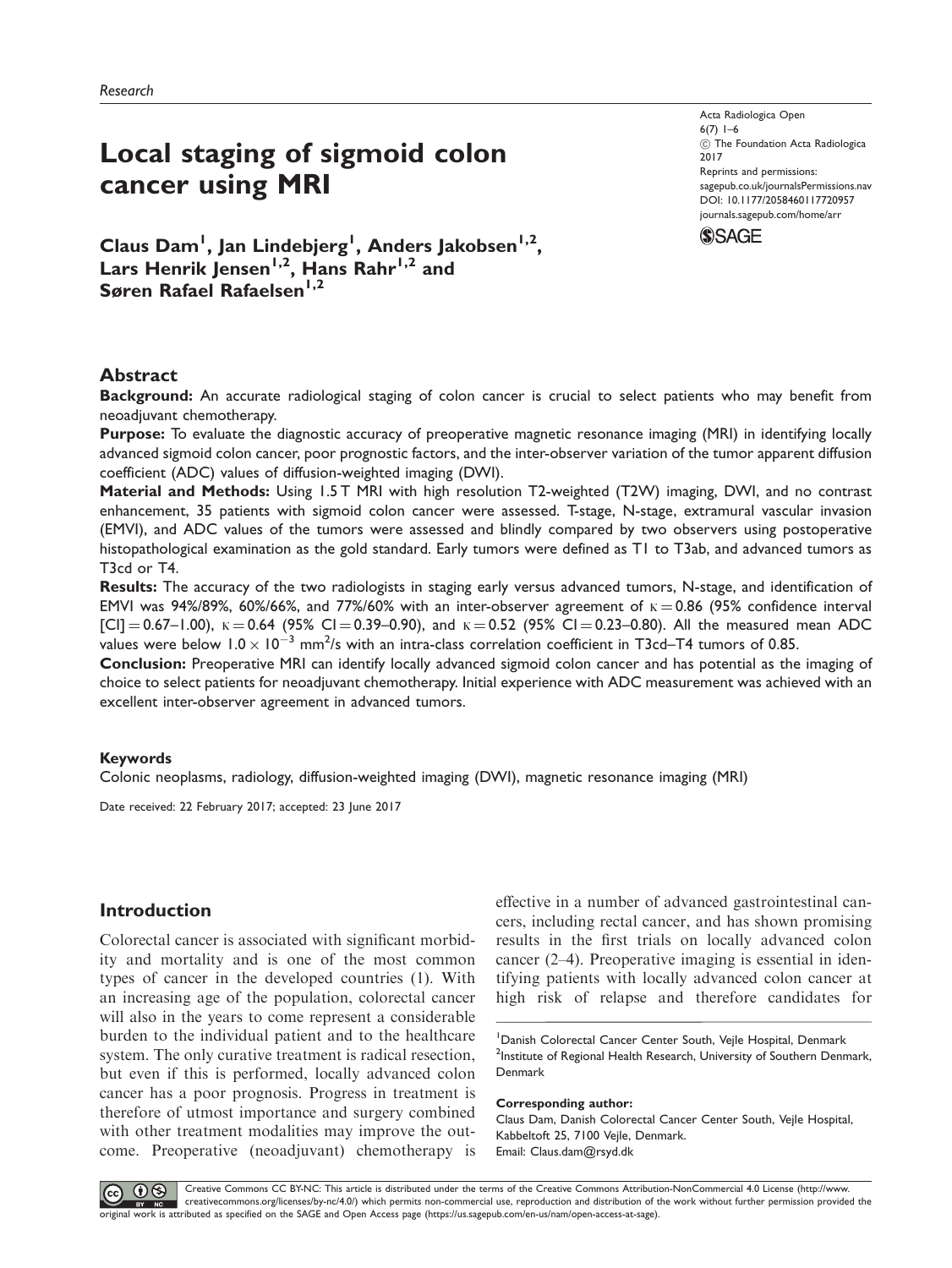neoadjuvant therapy. Contrast-enhanced multi-detector computed tomography (MDCT) is currently the standard modality for preoperative local staging of colon cancer and has shown a reasonable accuracy in discriminating between locally and non-locally advanced colon cancer (5,6). In rectal cancer, magnetic resonance imaging (MRI) is well established for preoperative local staging (7) and recent studies have suggested that MRI may also have an advantage over CT in precise local staging of colon cancer (8,9). Functional MRI sequences such as diffusion-weighted imaging (DWI) are increasingly applied to provide additional quantitative characterization of the tumors before, during, and after chemotherapy expressed by the tumor's apparent diffusion coefficient (ADC) values (10). The reproducibility of ADC values among observers is therefore important to evaluate.

The aims of this study were, first, to evaluate the diagnostic accuracy of preoperative MRI in identifying locally advanced sigmoid colon cancer and poor prognostic factors and, second, to gain an initial experience with measuring of tumor ADC values on DWI by determining the inter-observer variability.

# Material and Methods

The study was approved by the Danish Data Protection Agency. During the years 2010–2015, 331 patients underwent elective operation for a carcinoma in the sigmoid colon at the Department of Surgery, Vejle Hospital. By retrospectively reviewing our Radiology Information System (RIS)-Picture Archiving and Communications System (PACS) we identified 41 out of the 331 patients as having a preoperative MRI of the lower abdomen/pelvis performed. In six of these patients, however, DW sequences had not been performed. A total of 35 patients with a complete preoperative MRI were thus included in the study, none of which were treated with neoadjuvant therapy.

The MRI scans were carried out using an Ingenia 1.5 T MRI unit release 4.1.3.3 with a 32-channel Philips dStream Torso coil over the pelvis (Philips Medical Systems, Best, The Netherlands). After localizer scans, fast T2-weighted (T2W) spin-echo sequences were obtained. The scan included 3-mm axial slices at a  $90^\circ$  angle to the tumor, and the axial scans were prepared by the MRI radiographer assisted by a radiologist to ensure perpendicular images. No contrast enhancement was used. DWI was performed perpendicular to the tumor using an echo planar imaging (EPI) factor of 61. Five different b values (strength and timing of the gradients to generate DWI) were used applying diffusion-sensitive gradients;  $b = 0$ ,  $b = 200$ ,  $b = 400$ ,  $b = 600$ , and  $b = 800$  s/mm<sup>2</sup>. The first series was a set of image sequences formed by

echo-planar spin-echo T2W imaging  $(b=0)$ . The next series formed gradients at the x, y, and z directions and formed isotropic images obtained by calculating diffusion vector projections of the three directions. ADC maps of the isotropic images were created automatically by the Philips Ingenia software. Patients were scanned in the supine position. Bowel cleansing was not performed and no oral or rectal contrast media was administered.

All images were evaluated using an Easyviz Impax PACS (Picture Archive Communication System) workstation (Medical Insight, Valby, Denmark) with a monitor (1600  $\times$  1200 pixels), Megapixels Diagnostic Display System, Coronis (Barco, Kortijk, Belgium). ADC maps in grayscale were automatically generated by the Philips system using a mono-exponential decay model.

The MRI scans were retrospectively assessed by two independent observers, i.e. observer 1 was a senior resident in radiology and observer 2 was an experienced gastrointestinal radiologist. Additionally, the observers were blinded to one another, results of other imaging, the pathology reports, and clinical data apart from the endoscopic findings of tumor location. The observers recorded the tumor size, T-stage, extent of extramural tumor invasion (ETI), presence of metastatic lymph nodes, presence of extramural vascular invasion (EMVI), and ADC value of the tumors.

Size was reported as the largest tumor diameter in one of the perpendicular planes. T-stage assessed by MRI was evaluated according to the TNM system. ETI was defined as maximal tumor outgrowth from the intestinal wall in millimeters. T4 tumors and T3 tumors with more than 5 mm ETI (T3cd–T4) were classified as locally advanced and T1, T2, and T3 tumors with ETI 5 mm or less were classified as early (*i.e.* nonlocally advanced). Regional lymph nodes, regardless of metastatic status, were detected using both T2W and DWI sequences. After detection, the lymph nodes with size (short axis) alone  $>10$  mm or with size (short axis) >5 mm combined with an irregular border and/or inhomogeneous signal intensity on T2 images were defined as metastatic. EMVI was considered present if the tumor invaded a pericolic vessel. ADC values were reported as the mean ADC acquired by manually drawing of a precise region of interest (ROI) on the ADC map delineating the most restrictive part of the solid tumor on a single slice, avoiding intraluminal air. Surgery was performed within a median of 12 days  $(range = 1-23 days)$  after the MRI. The resected specimens were transferred to the Department of Pathology and fixed for two days in neutral, buffered formalin. After fixation, all tumors were sliced transversally. The tumor size and deepest penetration from the outer edge of tunica muscularis were measured on the slices and confirmed microscopically.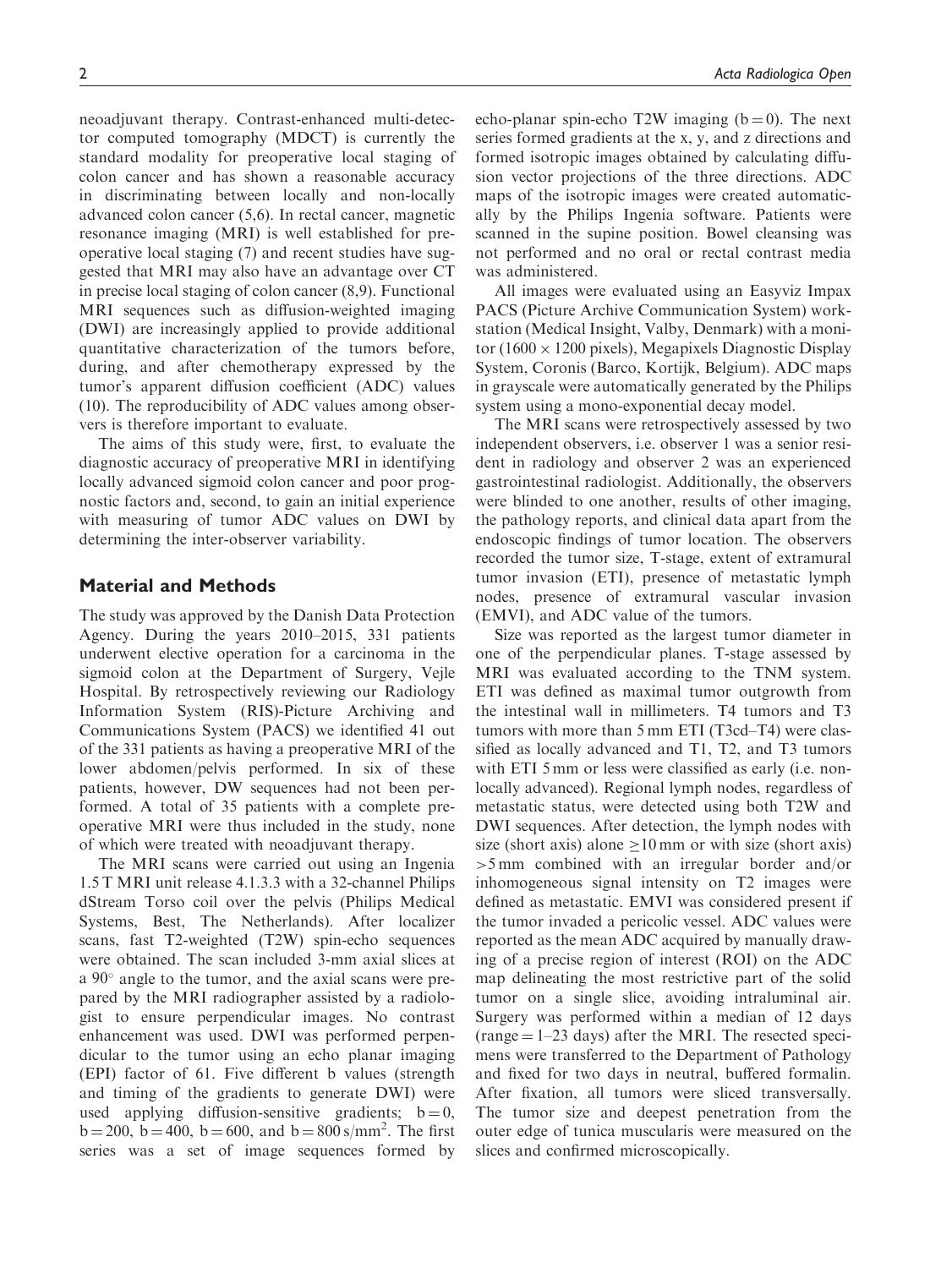The resected specimens were classified according to the pTNM system (11) by an experienced gastrointestinal pathologist. The peritoneal surface was considered involved (pT4) if viable cancer was detected outside the peritoneal lining or infiltrating adjacent organs. The pathologist was blinded to the MRI findings.

A complete postoperative histopathological examination was regarded as the end-point.

#### Statistical analysis

All patients had an evaluable MRI and histopathology report for statistical analysis. Data were entered into the Number Cruncher Statistical System software (NCSS), (Kaysville, UT, USA). Descriptive statistics were applied. Sensitivity, specificity, and accuracy with 95% confidence intervals (CI) were calculated. A P value  $< 0.05$  was considered to indicate a statistically significant difference. Comparison of proportions was performed using the  $X^2$  test or, when appropriate, Fisher's exact test. Unweighted Cohen's Kappa coefficients  $(\kappa)$  for categorical outcomes were calculated for inter-observer comparison and categorized as poor, fair, moderate, good, and very good agreement according to Kappa (k) values  $< 0.20, 0.21 - 0.40, 0.41 - 0.60$ , 0.61–0.80, and 0.81–1.00, respectively. Inter-observer variability in relation to tumor ADC measurements was analyzed by calculating the intra-class correlation coefficient (ICC)  $(0.00-0.20) =$ poor,  $0.21-0.40 =$ fair,  $0.41-0.59$  = moderate,  $0.60-0.74$  = good, and 0.75–  $1.00 =$  excellent).

# **Results**

The study population included 35 patients with histopathology verified sigmoid colon cancer. The mean age was 70 years (range  $=$  47–83 years). Twenty-one patients (60%) were male. All patients had one tumor in the sigmoid colon with a mean size of 3.6 cm  $(range = 1.7 - 7.0 cm) measured at the final pathological$ examination. The final histopathological findings revealed ten patients (29%) with metastatic lymph nodes and nine (26%) with EMVI.

The correlation between observer staging of the tumors by MRI as early or advanced and histopathological classification is shown in Table 1. The overall accuracy of the two observers in identifying locally advanced colon cancer was 94% and 89% using histology as the gold standard. The sensitivity of both observers was  $89\%$  (95% CI = 51–99). The specificity was 96% (95% CI = 78–100) for observer 1 and 88%  $(95\% \text{ CI} = 69-97)$  for observer 2. The inter-observer agreement in staging the tumors as early or advanced was very good with a Cohen kappa value of  $\kappa = 0.86$  $(95\% \text{ CI} = 0.67-1.00)$ . The correlation between the

Table 1. Summary statistics of identifying locally advanced tumors by MRI.

|                          | <b>MRI</b> |                                                               |            |  |  |
|--------------------------|------------|---------------------------------------------------------------|------------|--|--|
|                          | Observer 1 |                                                               | Observer 2 |  |  |
|                          |            | $T1-T3ab*$ T3cd-T4 <sup>†</sup> T1-T3ab* T3cd-T4 <sup>†</sup> |            |  |  |
| Pathology<br>$T1 - T3ab$ | 25         |                                                               | 23         |  |  |
| $T3cd-T4$                |            |                                                               |            |  |  |

\*Non-locally advanced tumors: T1, T2, or T3 tumor with an extramural  $t$ umor invasion  $\leq$ 5 mm.

 $\frac{1}{2}$ Locally advanced tumors: T3 with extramural tumor invasion  $>$ 5 mm or T4 tumor.

Observer 1:  $accuracy = 94\%$ , sensitivity  $= 89\%$  (51–99%), specificity = 96% (78-100%), positive predictive value (PPV) = 89% (51-99%), negative predictive value (NPV) 96% (78–100%).

Observer 2: accuracy  $= 89\%$ , sensitivity  $= 89\%$  (51–99%), specificity = 88% (69–97%), PPV = 89% (51–99%), NPV = 88% (69–97%). Inter-observer agreement:  $Kappa = 0.86$  (0.67-1.00).

Table 2. Summary statistics of lymph node involvement by MRI.

|                | <b>MRI</b>     |                |            |                |  |
|----------------|----------------|----------------|------------|----------------|--|
|                | Observer I     |                | Observer 2 |                |  |
|                | $N0*$          | $N+^{\dagger}$ | $N0*$      | $N+^{\dagger}$ |  |
| Pathology      |                |                |            |                |  |
| N <sub>0</sub> | $\overline{2}$ | 13             | 14         | Н              |  |
| $N+$           |                | 9              |            | 9              |  |

\*No lymph nodes  $>10$  mm or  $>5$  mm with an irregular border/inhomogeneous signal intensity.

tN1 or greater.

Observer 1: accuracy  $= 60\%$ , sensitivity  $= 90\%$  (54–99%), specificity  $=$ 48% (28–68%).

Observer 2: accuracy  $= 66\%$ , sensitivity  $= 90\%$  (54–95%), specificity  $=$ 56% (35–75%).

Inter-observer agreement:  $Kappa = 0.64$  (0.39-0.90).

identification of lymph node involvement assessed by MRI for each observer and histopathology is shown in Table 2. The overall accuracy of the two observers compared with histology in identifying nodal involvement was 60% and 66%. The sensitivity of both observers was  $90\%$  (95% CI = 54–99). The specificity of observer 1 was 48% (95%  $CI = 28-68$ ) and 56%  $(95\% \text{ CI} = 35-75)$  for observer 2. The inter-observer agreement as to identification of nodal involvement was good with a Cohen kappa value of  $\kappa = 0.64$  (95%)  $CI = 0.39 - 0.90$ .

The correlation between histopathology and extramural vascular invasion found on MRI by each observer is shown in Table 3. The overall accuracy of the two observers in identifying EMVI based on tumor invasion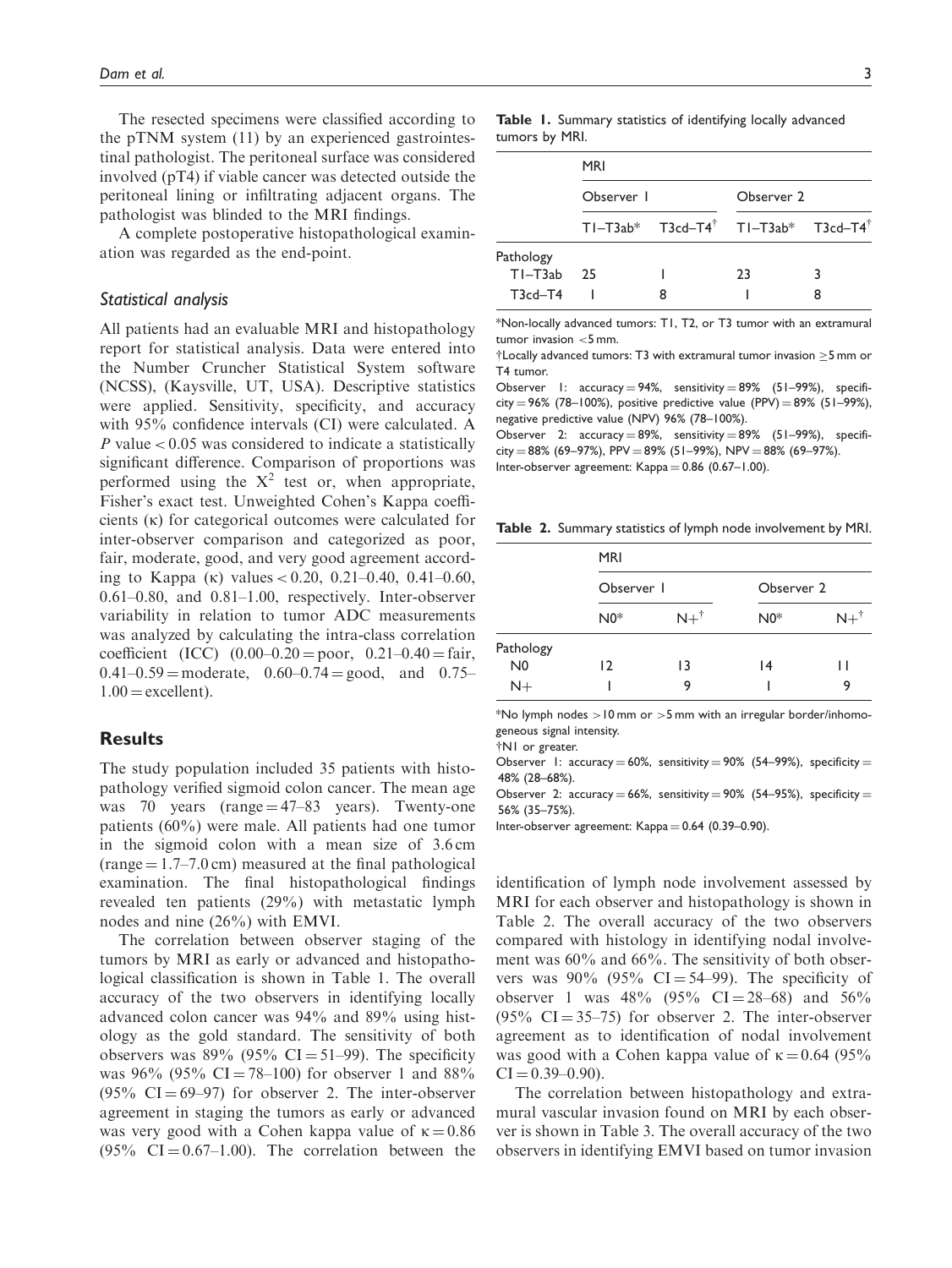|                    | <b>MRI</b> |                       |            |                       |  |
|--------------------|------------|-----------------------|------------|-----------------------|--|
|                    | Observer I |                       | Observer 2 |                       |  |
|                    | $EMVI-$    | $EMVI +$ <sup>†</sup> | $EMVI-$    | $EMVI +$ <sup>†</sup> |  |
| Pathology<br>EMVI- | 21         | 5                     | 16         | 10                    |  |
| $EMVI+$            |            | 6                     |            |                       |  |

Table 3. Summary statistics of extramural vascular invasion by MRI for both observers.

\*No vascular invasion.

yTumor invasion of pericolic vessel.

Observer 1: accuracy = 77%, sensitivity = 67% (31–91%), specificity = 81% (60–93%).

Observer 2: accuracy  $= 60\%$ , sensitivity  $= 56\%$  (23-85%), specificity  $=$ 62% (41–79%).

Inter-observer agreement:  $Kappa = 0.52$  (0.23-0.80).

in a pericolic vessel was 77% and 60% compared with histological examination. The sensitivity and specificity for observer 1 was  $67\%$  (95% CI = 31–91) and 81%  $(95\% \text{ CI} = 60-93)$ , respectively, and for observer 2 it was 56% (95% CI = 23–85) and 62% (95% CI = 41– 79), respectively. The inter-observer agreement in EMVI identification was moderate with a Cohen kappa value of  $\kappa = 0.52$  (95% CI = 0.23–0.80).

ADC measurement could be performed in all patients and the mean ADC in all tumors showed values below  $1.0 \times 10^{-3}$  mm<sup>2</sup>/s. The ICC between the two observers using single slice ROIs on the DWI MRI for both early and advanced tumors was moderate to good (ICC =  $0.60$ ), whereas the ICC for advanced tumors only was excellent (ICC = 0.85). A subgroup analysis showed no significant difference of the measured mean ADC values ( $\times 10^{-3}$  mm<sup>2</sup>/s) in the pathology-based categories of local tumor: T1–T3ab  $(n = 26)$ versus T3cd–T4  $(n=9)$ , 0.74  $(95\% \text{ CI} = 0.68-0.79)$ versus 0.70 (95%  $CI = 0.61 - 0.80$ ); node status: nodenegative  $(n = 25)$  versus node-positive  $(n = 10)$ , 0.72  $(95\% \text{ CI} = 0.60 - 0.77) \text{ versus } 0.75 \ (95\% \text{ CI} = 0.65 -$ 0.84); and EMVI status: EMVI-negative  $(n = 26)$ versus EMVI-positive  $(n = 9)$ , 0.72 (95% CI = 0.67– 0.78) versus 0.74 (95% CI = 0.65–0.84) in observer 1 or observer 2; 0.63 (95% CI = 0.55–0.70) versus 0.67  $(95\% \text{ CI} = 0.54 \text{--} 0.80), \quad 0.63 \quad (95\% \text{ CI} = 0.55 \text{--} 0.70)$ versus 0.67 (95%  $CI = 0.52 - 0.81$ ), and 0.64 (95%  $CI = 0.56 - 0.72$  versus 0.63  $(95\% \text{ CI} = 0.52 - 0.74)$ respectively.

#### **Discussion**

An accurate radiological staging of colon cancer is crucial to select patients with locally advanced tumors at high risk of relapse who may benefit from preoperative chemotherapy (12).

This study aimed to determine the diagnostic accuracy of preoperative MRI in identifying locally advanced sigmoid colon cancer and poor prognostic factors with postoperative histopathologic findings as the gold standard. Also, we wanted to evaluate the inter-observer agreement of the ADC values of the tumors on DWI.

The results showed that MRI is able to detect locally advanced sigmoid colon cancer defined as T3cd–T4 tumors. The accuracy of MRI in relation to the two observers in identifying locally advanced sigmoid colon cancer was very good at 94% and 89%, respectively, with a very good inter-observer agreement of  $\kappa = 0.86$  (range  $= 0.67 - 1.00$ ). This is in accordance with a previous study of 28 patients reporting an accuracy of MRI for two observers at 90% and 93%, respectively, with an inter-observer agreement of  $k = 0.79$  (range  $= 0.56-1.00$ ) (8). Other studies have shown an accuracy of MRI in detecting locally advanced tumors at 75% for both observers with an inter-observer agreement of  $\kappa = 0.41$  (range  $= 0.17{\text -}0.64$ ) (55 patients) (9) and 75% and 71% for the two observers, respectively (55 patients), with an inter-observer agreement of  $\kappa = 0.55$  (12). The performance of CT in identifying locally advanced colon cancer has been investigated in several studies. A recent meta-analysis showed a pooled sensitivity and specificity of 77% and 70%, respectively, for CT in discriminating between T1–T3ab and T3cd–T4 tumors (a total of 281 patients) (5).

MRI may be superior CT in differentiating between early and locally advanced tumors based on the literature. MRI may be better than CT at discriminating malignant tissue from the muscularis propria and defining the extent of tumor infiltration. The inability of CT to differentiate between desmoplastic and neoplastic pericolic fat infiltration is a well-known problem in colorectal staging by CT (5). On the other hand, we only included sigmoid tumors in this study. Staging of tumors in other sites of the colon may be more difficult due to peristalsis, breathing artifacts or dislocation of the bowel during scanning (13). Shrinkage could be a drawback using pathology as the endpoint. The pathologic evaluation of ETI measured after fixation in formalin may not correlate precisely with ETI estimated on MRI. Destruction of the muscularis propria by the advancing cancer may introduce some subjectivity to the histological measurement. Shrinkage of the specimen in formalin may also be a minor source of uncertainty.

The overall accuracy of MRI for the two observers in identifying metastatic lymph nodes was 60% and 66% with a good inter-observer agreement of 0.64  $(95\% \text{ CI} = 0.39{\text -}0.90)$ . Other studies have shown an accuracy of MRI in detecting metastatic lymph nodes in the range of  $57-73\%$  (8,9,13) and  $53\%$  with CT (6).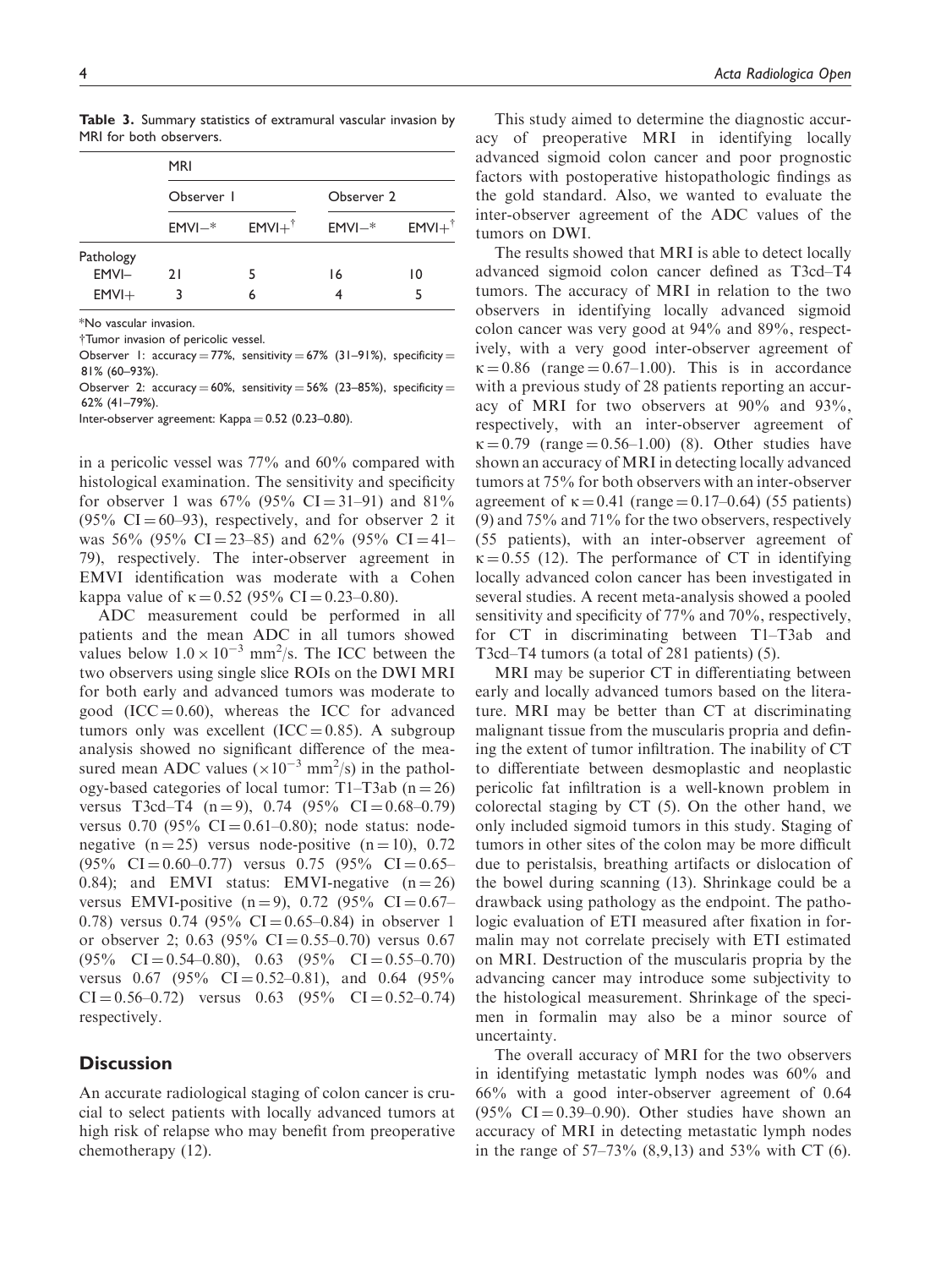The diagnosis of nodal involvement by imaging remains a problem in patients with colon cancer since the lymph node diameter is not a reliable indicator of nodal metastasis in this disease (14). False-positive results are caused by benign lymph nodes enlarged due to inflammation. Conversely, false-negative results are caused by microscopic metastases in lymph nodes with a normal diameter. Different cutoffs of lymph node diameter have been used in order to find a balance between the sensitivity and specificity in detecting nodal involvement as illustrated in a CT study where the longaxis diameter cutoff was lowered to 5 mm resulting in increasing sensitivity (81%) but decreasing specificity  $(26\%)$  (6). DWI may help detection of lymph nodes. The differentiation between benign and malignant lymph nodes using DWI has, however, not proved to be reliable for rectal cancer, so this differentiation was not attempted in this study (15). We instead evaluated the lymph nodes according to size, heterogenicity in signal and shape because these criteria may improve the detection of nodal involvement. However, small lymph nodes are difficult to evaluate (16). Efforts to enhance the accuracy of MRI in metastatic lymph node detection using ultra small superparamagnetic iron oxide particles have shown promising results with a 65% sensitivity and 93% specificity (17), but the contrast agent is not yet approved and larger studies are required to elucidate the effect of this drug.

The overall accuracy of MRI for the two observers in the identification of EMVI was 77% and 60% with a moderate inter-observer agreement of 0.52 (95%  $CI = 0.23 - 0.80$ . Other studies have shown an accuracy of MRI in identifying EMVI in the range of 69–76% (8,9,12) and 53% by CT (6).

EMVI is a poor prognostic factor in colon cancer and increases with increasing ETI (18). As with lymph nodes imaging has problems detecting microscopic metastasis and misdiagnosing macroscopic inflammatory chances. Correct detection of EMVI by MRI can be missed at the histological examination (19).

All the measured mean ADC values on MRI were below  $1.0 \times 10^{-3}$  mm<sup>2</sup>/s. The inter-observer reproducibility of ADC values was excellent  $(ICC = 0.85)$  in locally advanced tumors and moderate to good  $(ICC = 0.60)$  overall in early and locally advanced tumors. This is in accordance with a study measuring ADC values on single slice and solid sample ROIs in rectal cancer, where the ICCs are in the range of 0.42– 0.65 (20). The inter-observer agreement of ADC measurements in our study might have been better using whole-volume ROIs, which seem easier reproducible than single slice ROI measurements (20). The high level of reproducibility of ADC values found in the locally advanced tumor is important, since these values to a higher extent are being used to predict pathologic response to neoadjuvant radio chemotherapy of rectal cancer (10). An increase in ADC is predictive of response to radio chemotherapy in rectal cancer (21) and future studies are needed to evaluate whether this is also the case in colon cancer.

To date, very few studies have assessed the reproducibility of measured ADC in extra-cranial body organs. Some investigators use volumetric rather than single ROI-based tumor assessment and some have demonstrated high variability in the measured ADC. Others have found less variability in the measured ADC (22). The majority of investigators found standardized acquisition protocols to improve reproducibility and the measured ADC to be dependent on the specific anatomy and size of the ROI (22). We used a precise delineated single slice ROI-based tumor assessment which is less time-consuming than the whole-volume ROI method and therefor may be more transmissible to clinical practice. However, the quantification of the tumors diffusion is depending on the image protocol and experience of the readers (23). Further validation of ADC reproducibility is warranted and one should still be careful using ADC values to differentiate between normal and cancerous tissues or even between tumor grades. However, for the assessment of response to neoadjuvant treatment ADC measures is a promising tool.

Other limitations of this study include the retrospective evaluation, a small sample size, and possible selection bias since not all sigmoid colon cancer patients had an MRI. Our limited number of patients made it impossible to perform a subgroup analysis of peritoneal carcinomatosis. We did not use spasmolytic agents to reduce motion artifacts, the use of which might have improved our results. We compared our staging results with the results from published data on CT staging. It would have been more valuable with a direct comparison on the same material. However, a larger prospective study comparing MRI and CT in staging of tumors in the whole extent of the colon is under preparation.

An accurate radiological staging of colon cancer is crucial to select the patients who may benefit from neoadjuvant chemotherapy. MRI may have an advantage over CT in identifying patients with locally advanced colon cancer due to better soft tissue discrimination. Although remaining a challenge MRI seems more accurate than CT in predicting poor prognostic factors such as lymph node metastases and EMVI. The detection of liver metastases is more accurate with MRI than CT (24) and favors MRI in the preoperative assessment of colon cancer, but further studies are warranted.

In conclusion, preoperative MRI was found to reliably identify locally advanced sigmoid colon cancer